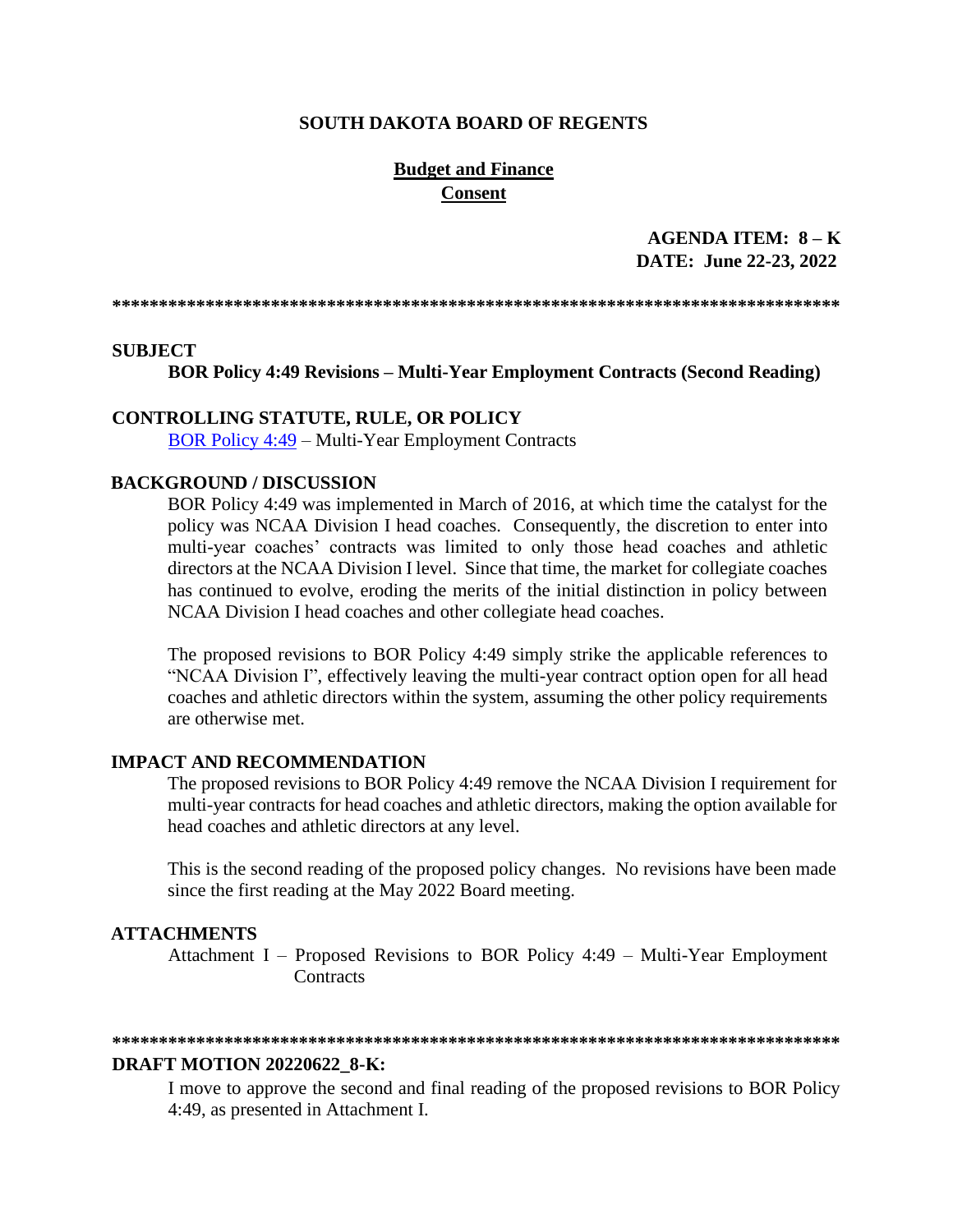# **SOUTH DAKOTA BOARD OF REGENTS**

# **Policy Manual**

## **SUBJECT:** Multi-Year Employment Contracts

## **NUMBER:** 4:49

## **A. PURPOSE**

To allow multi-year employment contracts for the positions identified in this policy. Employment contracts for the positions identified in this policy may be offered for a term of one or more years up to the maximum term allowed by this policy.

In the event of a termination for convenience by the University, any early termination payout shall be paid from the University's unrestricted, non-unappropriated funds.

## **B. DEFINITIONS**

- **1. University:** Black Hills State University, Dakota State University, Northern State University, South Dakota School of Mines & Technology, South Dakota State University, and the University of South Dakota.
- **2. President:** The chief executive officer of a SD Board of Regents university.
- **3. Unrestricted non-appropriated funds:** Funds received from tuition and fees, indirect cost recovery, campus auxiliary operations and enterprises, and other miscellaneous sources.
- **4. Guaranteed Supplemental Compensation:** Compensation that is contractually guaranteed, but not included in the contractual base salary.

# **C. POLICY**

### **1. Multi-Year Employment Contracts for NCAA Division I Head Coaches and Athletic Directors**

The President of an institution may offer to enter into, or renew, subject to approval by the Board of Regents, a contract for the services of non-faculty exempt NCAA Division I Head Coaches and one NCAA Division I Athletic Directors for a term of more than one year, but not more than five years, except that such contracts may extend beyond five years by the minimum amount of time required to align it with the fiscal year calendar.

### **2. Multi-Year Employment Contracts for University Presidents**

The South Dakota Board of Regents may enter into, or renew, a contract, for the services of University Presidents for a term of more than one year, but less than four years.